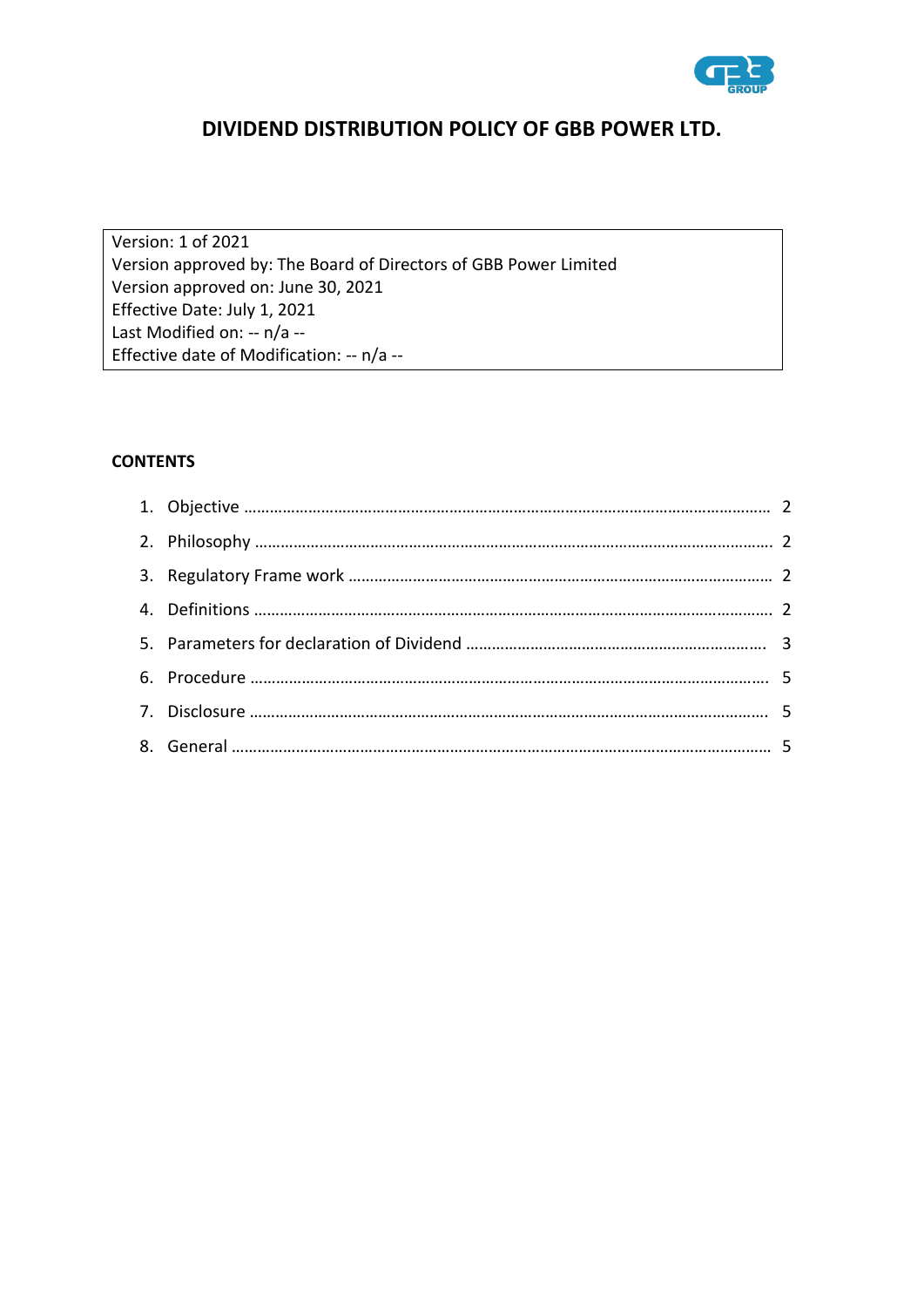

### **DIVIDEND DISTRIBUTION POLICY OF GBB POWER LTD.**

#### 1. **Objective**

The objective of this Policy is to ensure the right balance between the quantum of Dividend paid and amount of profits retained in the business for various purposes. Towards this end, the policy lays down parameters to be considered by the Board of Directors of the company for declaration of Dividend from time to time.

### 2. **Philosophy**

The philosophy of the Company is to maximize the shareholders' wealth in the Company through various means. The company believes that driving growth creates maximum shareholder value. Thus, the Company would first utilize its profits for working capital requirements, capital expenditure to meet expansion needs, reducing debt from its books of accounts, earmarking reserves for inorganic growth opportunities and thereafter distribute the surplus profits in the form of dividend to the shareholders.

### 3. **Regulatory Framework**

This Policy has been prepared pursuant to the Directive dated 14th January 2021 bearing reference No. BSEC/CMRRCD/2021-386/03 issued by the Bangladesh Securities and Exchange Commission (BSEC).

### 4. **Definitions**

- 4.1. Unless repugnant to the context:
- 4.1.3 **"Act"** shall mean the Companies Act 1994 including the Rules made thereunder, as amended from time to time.
- 4.1.3 **"Applicable Laws"** shall mean the Companies Act, 1994 and rules made thereunder, the Securities and Exchange Laws, the Stock Exchanges' Listing Regulations and such other Rules, Regulations, Directive, Circular and Order relating to declaration, entitlement, and distribution of Dividend.
- 4.1.4 **"Company** or **GBBPL"** shall mean GBB Power Limited.
- 4.1.5 **"Chairman"** shall mean the Chairman of the Board of Directors of the Company.
- 4.2.6 **"Compliance Officer"** shall mean the Compliance Officer of the Company appointed by the Board of Directors pursuant to the Listing Regulations, 2015.
- 4.1.7 **"Board"** or **"Board of Directors"** shall mean Board of Directors of the Company.
- 4.1.8 **"Dividend"** shall mean Dividend as defined under Companies Act, 1994.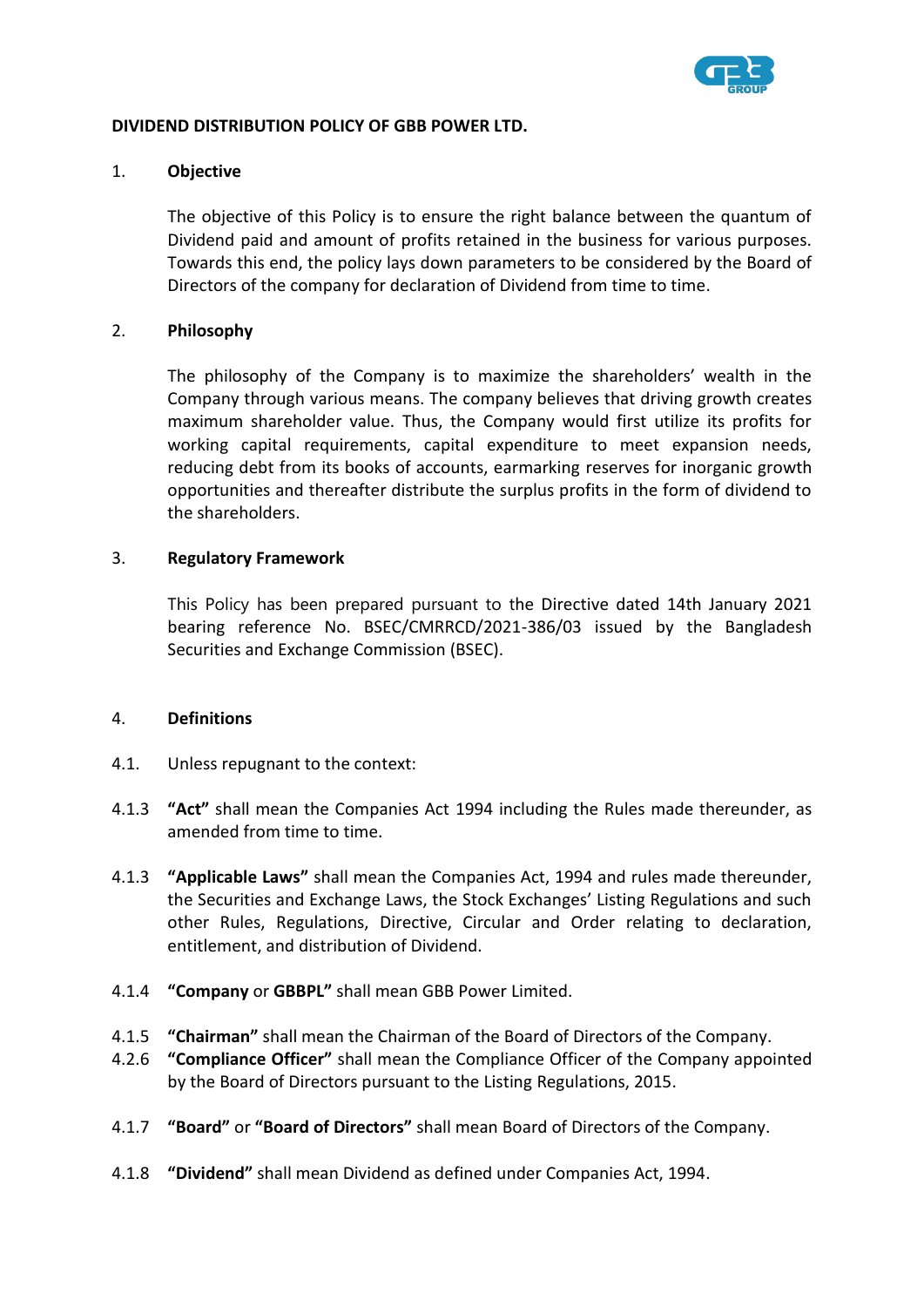

- 4.1.9 **"MD & CEO"** shall mean Managing Director and Chief Executive Officer of the Company.
- 4.1.10 **"Policy or this Policy"** shall mean the Dividend Distribution Policy.
- 4.1.11 **"BSEC Regulations"** shall mean the Bangladesh Securities and Exchange Commission, the circulars issued there under, including any statutory modification(s) or reenactment(s) thereof for the time being in force.
- 4.1.12 **"Subsidiary"** shall mean Subsidiary of the Company as defined under the Companies Act, 1994.

### 4.2. **Interpretation**

4.2.1 In this Policy, unless the contrary intention appears:

4.2.1.1 the clause headings are for ease of reference only and shall not be relevant to interpretation;

4.2.1.2 a reference to a clause number includes a reference to its sub-clauses;

4.2.1.3 words in singular number include the plural and vice versa;

4.2.1.4 words and expressions used and not defined in this Policy but defined in companies Act, 1994 or rules made thereunder or Bangladesh Securities and Exchange Commission shall have the meanings respectively assigned to them in those Acts, Rules and Regulations.

### 5. **Parameters for declaration of Dividend**

5.1 In line with the philosophy stated above in Clause 2, the Board of Directors of the Company, shall consider the following parameters for declaration of Dividend:

# 5.1.1 **Financial Parameters / Internal Factors**:

The Board of Directors of the Company would consider the following financial parameters before declaring or recommending dividend to shareholders:

5.1.1.1 Consolidated net operating profit after tax;

5.1.1.2 Working capital requirements;

5.1.1.3 Capital expenditure requirements;

5.1.1.4 Resources required to fund acquisitions and / or new businesses

5.1.1.5 Cash flow required to meet contingencies;

5.1.1.6 Outstanding borrowings;

5.1.1.7 Past Dividend Trends

### 5.1.2 **External Factors**:

The Board of Directors of the Company would consider the following external factors before declaring or recommending dividend to shareholders: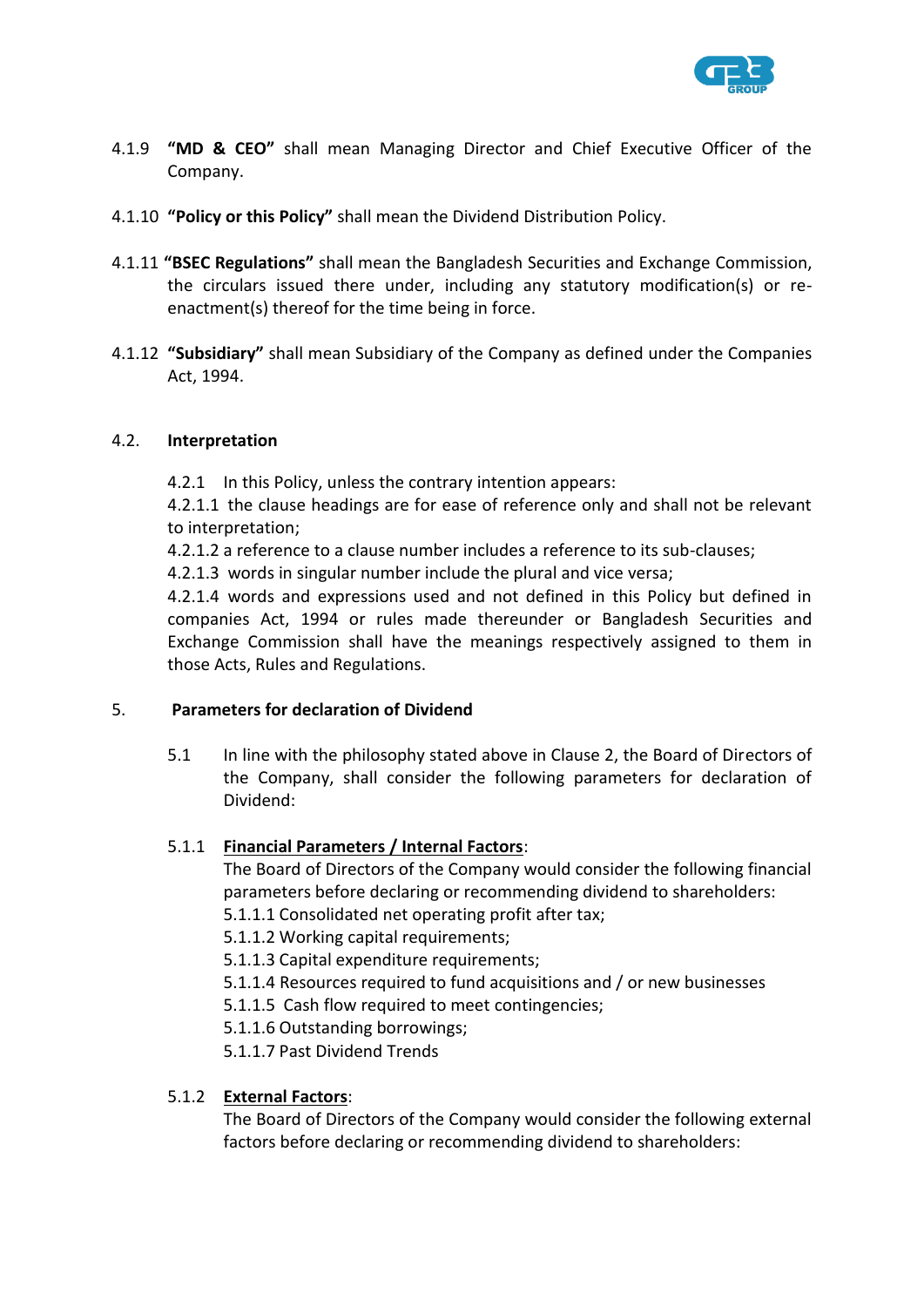

- 5.1.2.1 Prevailing legal requirement, regulatory conditions or restrictions laid down under the Applicable Laws including tax laws: Clause 16G.
- 5.1.2.2 Dividend pay-out ratios of companies in the same industry.

## 5.2 **Circumstances under which the shareholders may or may not expect Dividend:**

- 5.2.1 The shareholders of the Company may not expect Dividend under the following circumstances:
- 5.2.1.1 Whenever it undertakes or proposes to undertake a significant expansion project requiring higher allocation of capital;
- 5.2.1.2 Significantly higher working capital requirements adversely impacting free cash flow;
- 5.2.1.3 Whenever it undertakes any acquisitions or joint ventures requiring significant allocation of capital;
- 5.2.1.4 Whenever it proposes to utilize surplus cash for buy-back of securities; or
- 5.2.1.5 In the event of inadequacy of profits or whenever the Company has incurred losses.

### 5.3 **Utilization of retained earnings**:

5.3.1 The Company may declare dividend out of the profits of the Company for the year or out of the profits for any previous year or years or out of the free reserves available for distribution of Dividend, after having due regard to the parameters laid down in this Policy.

### 5.4 **Parameters adopted with regards to various classes of shares**:

- 5.4.1 The Authorized Share Capital of the Company is divided into Ordinary share of Tk. 10 each and Preference shares of Tk.10 each. At present, the issued and paid up share capital of the Company comprises only Ordinary shares.
- 5.4.2 The Company shall first declare dividend on outstanding preference shares, if any, at the rate of dividend fixed at the time of issue of preference shares and thereafter, the dividend would be declared on Ordinary shares.
- 5.4.3 The Company shall endeavor to maintain a minimum dividend pay-out ratio of 30% of the annual consolidated Profits after Tax (PAT) of the Company, subject to consideration of the parameters stated in this Policy.
- 5.4.4 As and when the Company issues other kind of shares, the Board of Directors may suitably amend this Policy.